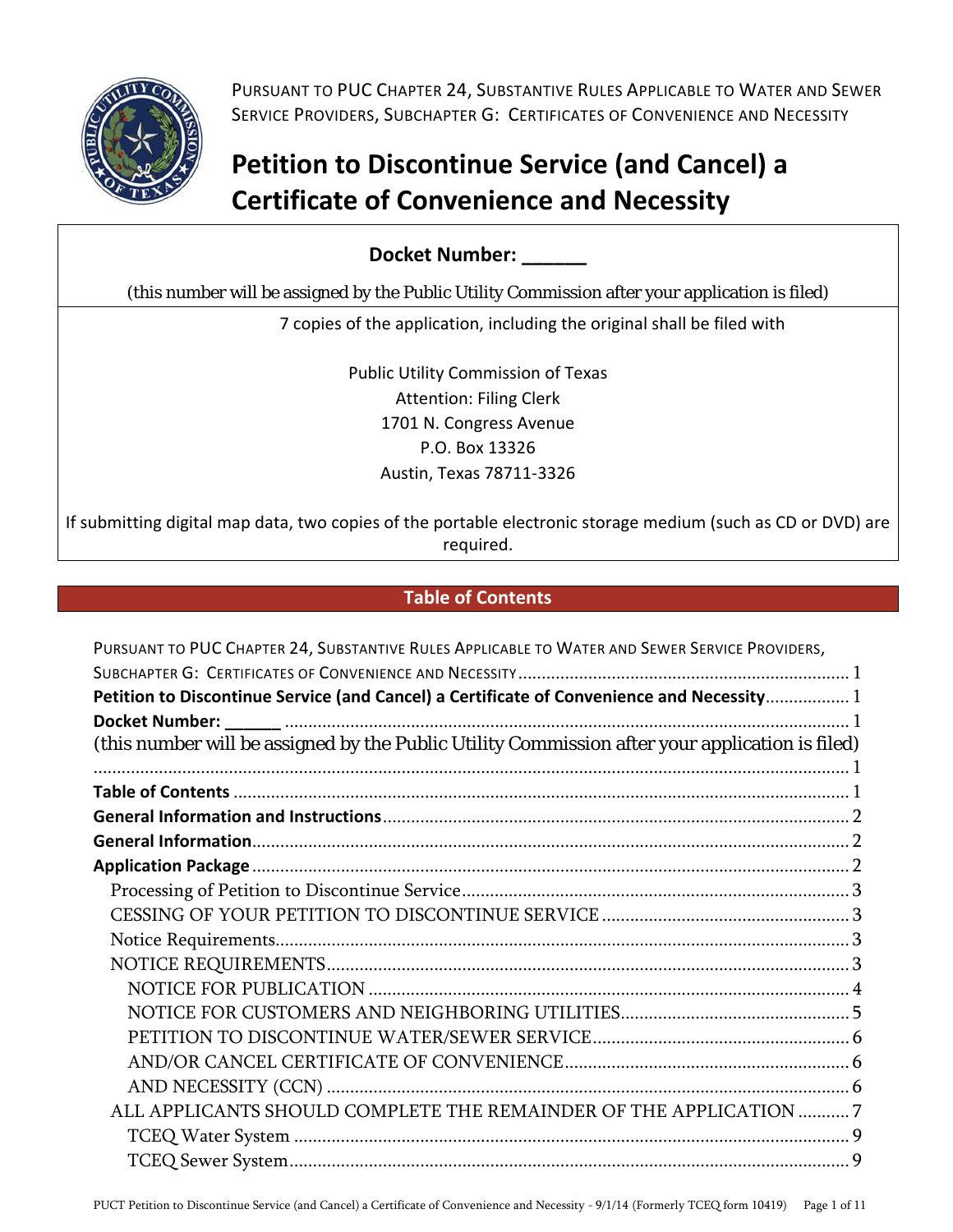#### **General Information and Instructions**

## **General Information**

 Any water or sewer utility that wishes to discontinue operations must first receive approval from the Public Utility Commission of Texas (PUC or commission). If the applicant has a Certificate of Convenience and Necessity (CCN) which it has been operating under, cancellation of that CCN is also necessary.

 The filing of this application does not constitute approval to discontinue operations. The applicant must continue providing service at its current rates until the date of cessation approved by the commission. If the utility does not have a CCN and this application is withdrawn or denied, the utility must immediately submit an application for a CCN.

 During the pendency of this application, the applicant is advised to attempt to find a willing buyer for the utility or another service provider in the area willing to operate the system and/or provide service to the area involved.

 You must answer each question on the application completely. If you need additional space you may attach additional sheets clearly labeled with the applicant's name. If a question is not applicable, please mark it N/A and briefly explain why the question does not apply**.** 

## NOT LEAVE ANY QUESTIONS BLANK.

### **Application Package**

 A complete application package must include 7 copies, including the original of each of the following (per §22.71. of the Commission's Procedural Rules):

- 1. The completed application form, including the oath and any attachments;
- 2. The following maps:

 Texas State Department of Highways and Public Transportation County Map (1 inch = miles) showing  the location of the applicant's service area.

If this application is to cancel a CCN and discontinue service, attach a copy of the existing CCN map identifying the CCN area to be cancelled. A copy of the existing CCN map may be obtained from the -CCN holder's official file. The commission's Central Records Office maybe contacted by phone at 512 936‐7180*.*

- 3. The proposed notice for publication, the individual notice to cities and neighboring systems, and notice to current customers. (Do not publish or send these proposed notices to neighboring utilities or customers until you are notified to do so in writing by the TCEQ staff after the proposed notices have been reviewed for completeness). It is the applicant's responsibility to provide complete and accurate notice of the application as prescribed by the commission.
- 4. No required filing fee.
- 5. The following applicable information: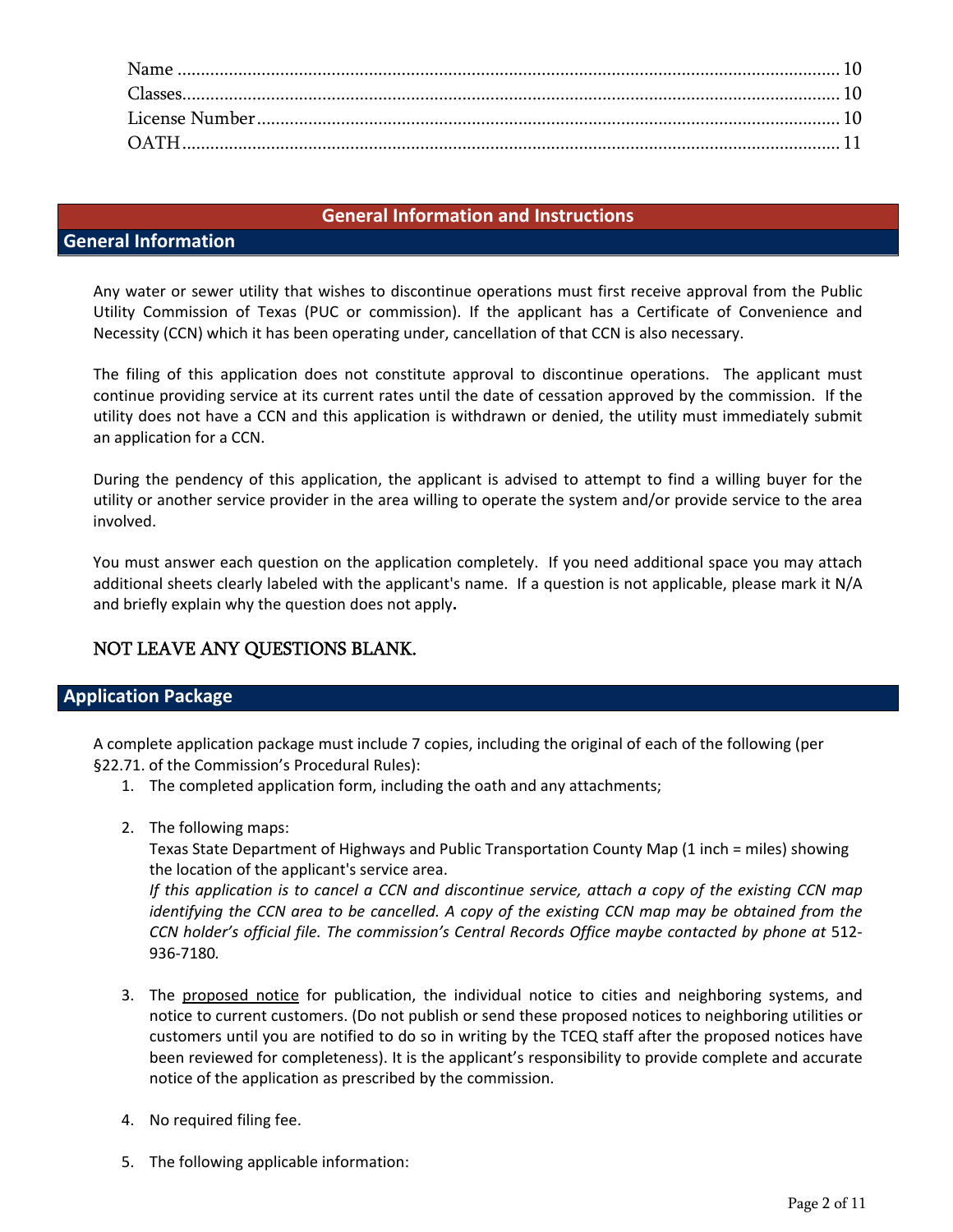- a. For water and sewer systems, the most recent TCEQ inspection report letter(s); and
- b. Applicant's response to the TCEQ regarding any deficiencies noted in the inspection report letter(s).
- 6. The State Comptroller's "Certification of Account Status" for all for-profit corporations. Certification can be obtained from:

Comptroller of Public Accounts, Office Management

 P.O. Box 13528 Austin, Texas 78711‐3528 1‐800‐252‐5555

7. Any other attachments necessary or required to complete this application.

 The completed application package should be sent to: Filing Clerk Public Utility Commission of Texas 1701 North Congress Avenue P.O. Box 13326 Austin, Texas 78711‐3326

## **Processing of Petition to Discontinue Service**

 Your petition to discontinue service will be reviewed for completeness by the commission staff within ten (10) working days after it is received in our offices. An application is not accepted for filing until it is determined to be complete. If the application is complete, you will be notified by mail to provide a copy of the individual notice to current customers, neighboring cities and systems within two (2) miles of your service area and you may also be told to publish notice once each week for two (2) consecutive weeks in a newspaper of general circulation in your local area and county.

 If the application is incomplete, you will be sent a letter describing what is needed to correct the deficiencies. After receiving that letter, you will have thirty (30) days to make the necessary corrections. If you fail to make the corrections, the application will be returned if you are operating a system without a CCN, you may be referred to the Enforcement Division for further action.

### **Notice Requirements**

 The commission cannot consider a petition to discontinue service until proper notice of the application has been given. **It is the applicant's responsibility to ensure that proper notice is given.** Both attached forms must be completed and submitted with the application. The commission staff will review your proposed notices for completeness before directing you to provide the appropriate notice to current customers, neighboring cities and systems and publication, if required. The commission may require the applicant to publish notice once each week for two consecutive weeks in a newspaper of general circulation in the county of operation which shall include the sale price of the facilities; the name and mailing address of the owner of the retail public utility; and the business telephone of the retail public utility.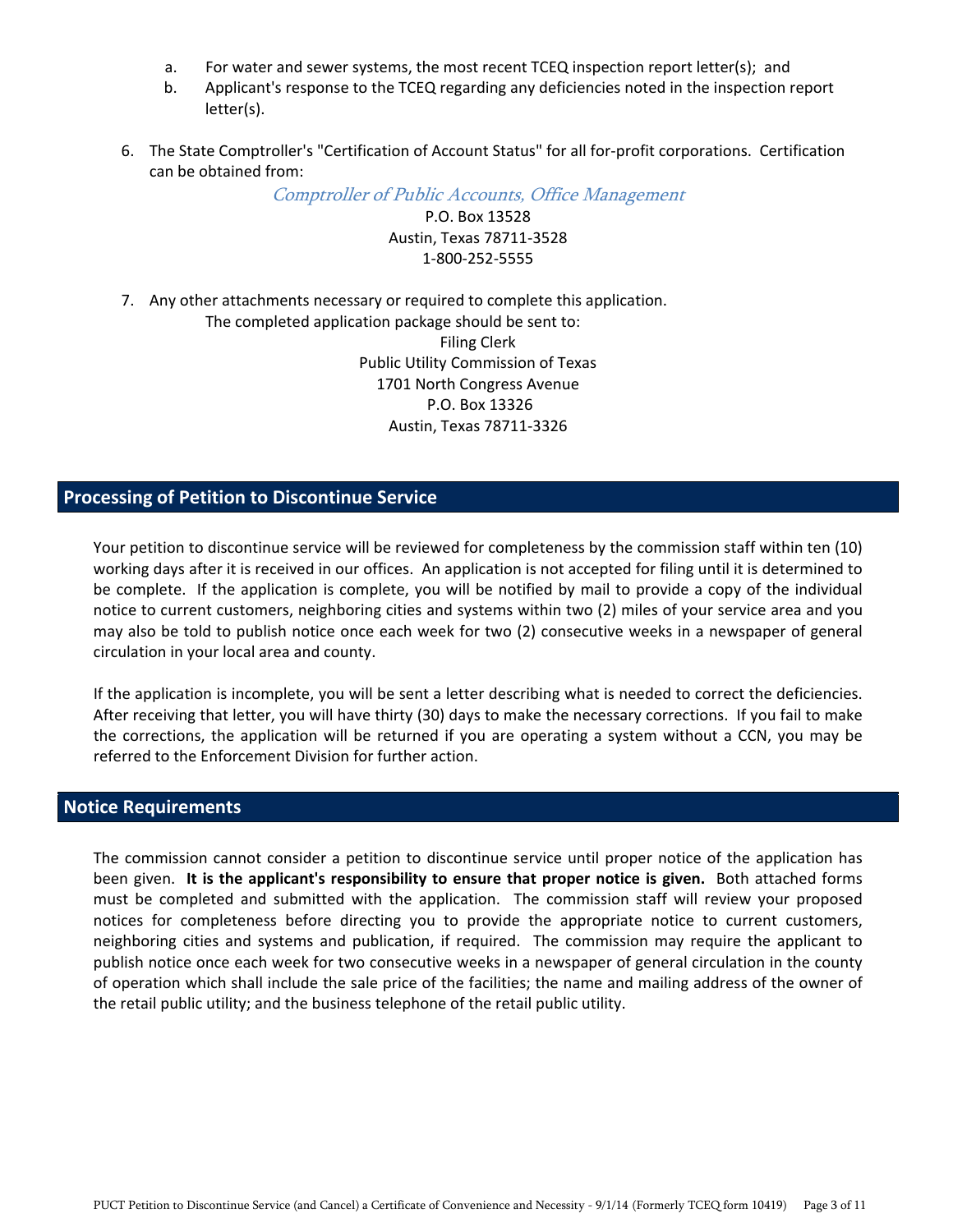## NOTICE FOR PUBLICATION

|                      | NOTICE OF CESSATION OF OPERATIONS AND DISCONTINUANCE OF WATER/SEWER UTILITY SERVICE                            |    |
|----------------------|----------------------------------------------------------------------------------------------------------------|----|
|                      | AND CANCELLATION OF CERTIFICATE OF CONVENIENCE AND NECESSITY NO.                                               |    |
| IN                   | COUNTY(IES), TEXAS.                                                                                            |    |
|                      |                                                                                                                |    |
| (Name of Utility)    | has filed a petition with the                                                                                  |    |
|                      | Public Utility Commission of Texas to cease operations; discontinue providing water/sewer utility service      |    |
|                      | and cancel Certificate of Convenience and Necessity No.:                                                       | in |
|                      | County(ies) Texas. The proposed effective date of this action is                                               |    |
|                      | .The anticipated effect of the cessation of operations on the rates and services provided                      |    |
|                      | to the customers is that service provided will cease and rates charged for that service area will no longer be |    |
|                      | collected by this utility. The water/sewer utility service area is located approximately<br>miles of           |    |
|                      | , Texas and is generally bounded by                                                                            |    |
| (Direction)          | (General Location)                                                                                             |    |
| in                   | , and as specified in detail maps filed with the                                                               |    |
|                      | (County Seat)                                                                                                  |    |
|                      | Public Utility Commission of Texas and available for review at the utility's office at:                        |    |
|                      |                                                                                                                |    |
|                      | (Utility's Business Address)                                                                                   |    |
|                      |                                                                                                                |    |
|                      |                                                                                                                |    |
|                      | The utility will sell the facilities to a qualified buyer willing to continue utility operations for \$        |    |
| The Owner            |                                                                                                                |    |
|                      | (Owner's Name)                                                                                                 |    |
| may be contacted at: |                                                                                                                |    |
|                      | (Owner's Address)                                                                                              |    |
| or by telephoning:   |                                                                                                                |    |
|                      | (Owner's Telephone Number)                                                                                     |    |
|                      |                                                                                                                |    |
|                      |                                                                                                                |    |

If you wish to protest or comment on this petition, you should notify the utility and must file your protest in writing with the Filing Clerk, Public Utility Commission of Texas, 1701 North Congress Avenue, P.O. Box 13326, Austin, Texas 78711-3326 within (30) days of the date of this notice. Only those individuals who submit a written protest will receive notice if a hearing is scheduled.

## Si desea informacion en Espanol, puede llamar al 1-888-782-8477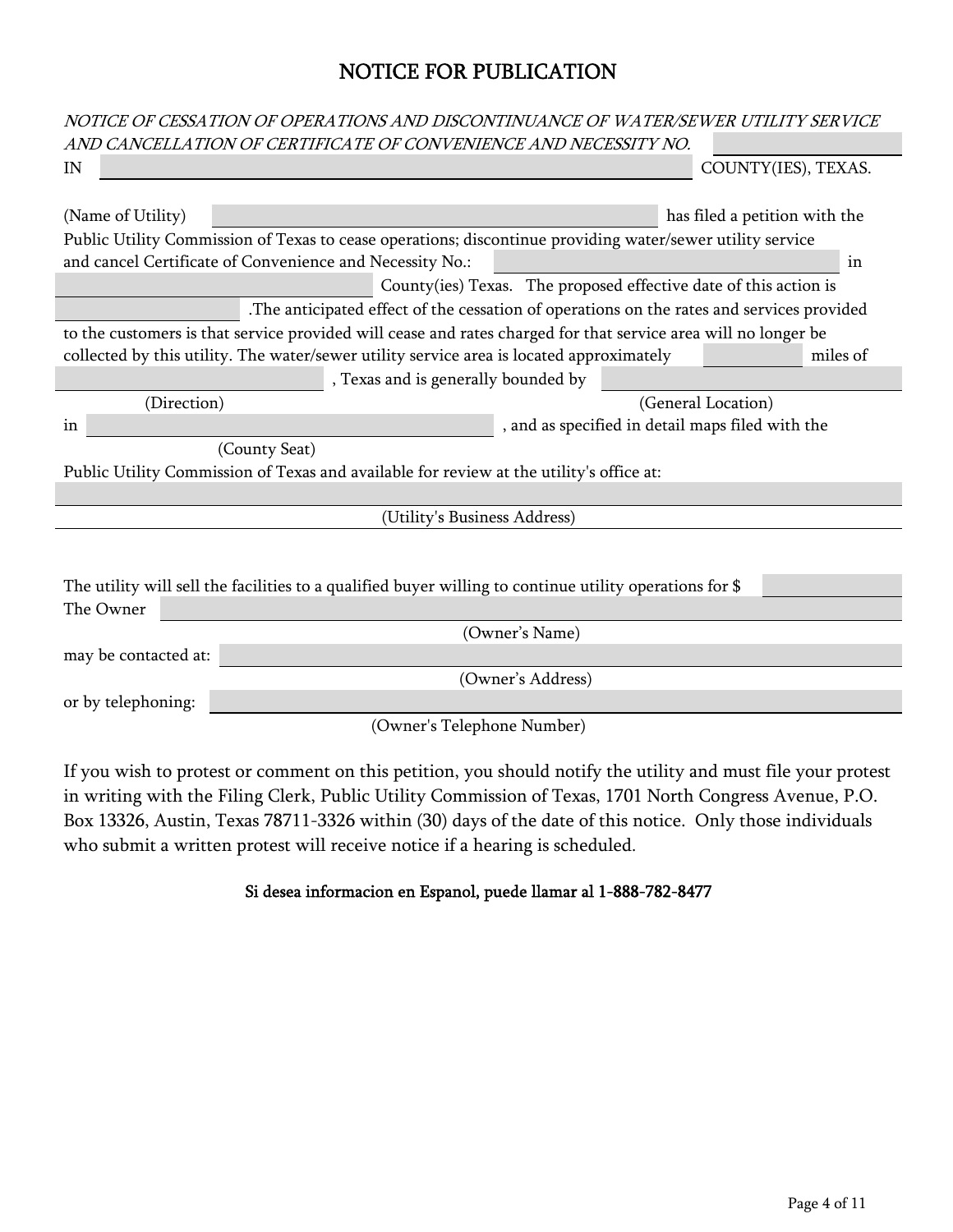## NOTICE FOR CUSTOMERS AND NEIGHBORING UTILITIES

### NOTICE OF CESSATION OF OPERATIONS AND DISCONTINUANCE OF WATER/SEWER UTILITY SERVICE AND CANCELLATION OF CERTIFICATE OF CONVENIENCE AND NECESSITY NO.

×

|                                                                                                                                                   | IN                                                              |                                          | COUNTY(IES), TEXAS.                     |  |  |
|---------------------------------------------------------------------------------------------------------------------------------------------------|-----------------------------------------------------------------|------------------------------------------|-----------------------------------------|--|--|
|                                                                                                                                                   |                                                                 |                                          |                                         |  |  |
| TO:<br>(Neighboring Utility of Affected Party)                                                                                                    |                                                                 | Date Notice Mailed                       |                                         |  |  |
|                                                                                                                                                   |                                                                 |                                          |                                         |  |  |
| (Address)                                                                                                                                         | (City)                                                          | (State)                                  | (Zip)                                   |  |  |
| (Name of Utility)<br>has filed a petition with the Public Utility Commission of Texas to cease operations; discontinue providing                  |                                                                 |                                          |                                         |  |  |
| water/sewer utility service and cancel Certificate of Convenience and Necessity                                                                   |                                                                 |                                          |                                         |  |  |
| No.                                                                                                                                               | ın                                                              |                                          |                                         |  |  |
| County (ies) Texas. The proposed effective date of this action is                                                                                 |                                                                 |                                          | The anticipated effect of the           |  |  |
| cessation of operations on the rates and services provided to the customers is that service provided will cease and                               |                                                                 |                                          |                                         |  |  |
| rates charged for that service area will no longer be collected by this utility. The water/sewer utility service area<br>is located approximately | miles                                                           | of                                       |                                         |  |  |
|                                                                                                                                                   | (Direction)                                                     |                                          | (County Seat)                           |  |  |
| Texas, and is generally bounded by                                                                                                                |                                                                 |                                          | , and as specified in detail maps filed |  |  |
|                                                                                                                                                   | (General Location)                                              |                                          |                                         |  |  |
| with the Public Utility Commission of Texas and available for review at the utility's office at the utility's                                     |                                                                 |                                          |                                         |  |  |
| office at:                                                                                                                                        |                                                                 |                                          |                                         |  |  |
|                                                                                                                                                   |                                                                 | (Petitioning Utility's Business Address) |                                         |  |  |
|                                                                                                                                                   |                                                                 |                                          |                                         |  |  |
|                                                                                                                                                   |                                                                 |                                          |                                         |  |  |
|                                                                                                                                                   |                                                                 |                                          |                                         |  |  |
| The utility will sell the facilities to a qualified buyer willing to continue utility operations for                                              |                                                                 |                                          |                                         |  |  |
| . The Owner                                                                                                                                       |                                                                 |                                          | may be contacted at:                    |  |  |
|                                                                                                                                                   | (Owner's Name)<br>or by telephoning:                            |                                          |                                         |  |  |
| (Owner's Address)                                                                                                                                 |                                                                 |                                          | (Owner's Telephone Number's)            |  |  |
|                                                                                                                                                   |                                                                 |                                          |                                         |  |  |
| If you wish to protest or comment on this petition, you should notify the utility and must file your protest in                                   |                                                                 |                                          |                                         |  |  |
| writing with the Filing Clerk, Public Utility Commission of Texas, 1701 North Congress Avenue, P.O. Box                                           |                                                                 |                                          |                                         |  |  |
| 13326, Austin, Texas 78711-3326, within (30) days of the date of this notice. Only those individuals who                                          |                                                                 |                                          |                                         |  |  |
| submit a written protest will receive notice if a hearing is scheduled.                                                                           |                                                                 |                                          |                                         |  |  |
|                                                                                                                                                   |                                                                 |                                          |                                         |  |  |
| (Utility's Representative)                                                                                                                        |                                                                 | (Utility Name)                           |                                         |  |  |
|                                                                                                                                                   |                                                                 |                                          |                                         |  |  |
|                                                                                                                                                   |                                                                 |                                          |                                         |  |  |
| (Mailing Address)                                                                                                                                 | (City)                                                          |                                          | (State)<br>(Zip)                        |  |  |
|                                                                                                                                                   | Si desea informacion en Espanol, puede llamar al 1-888-782-8477 |                                          |                                         |  |  |
|                                                                                                                                                   |                                                                 |                                          |                                         |  |  |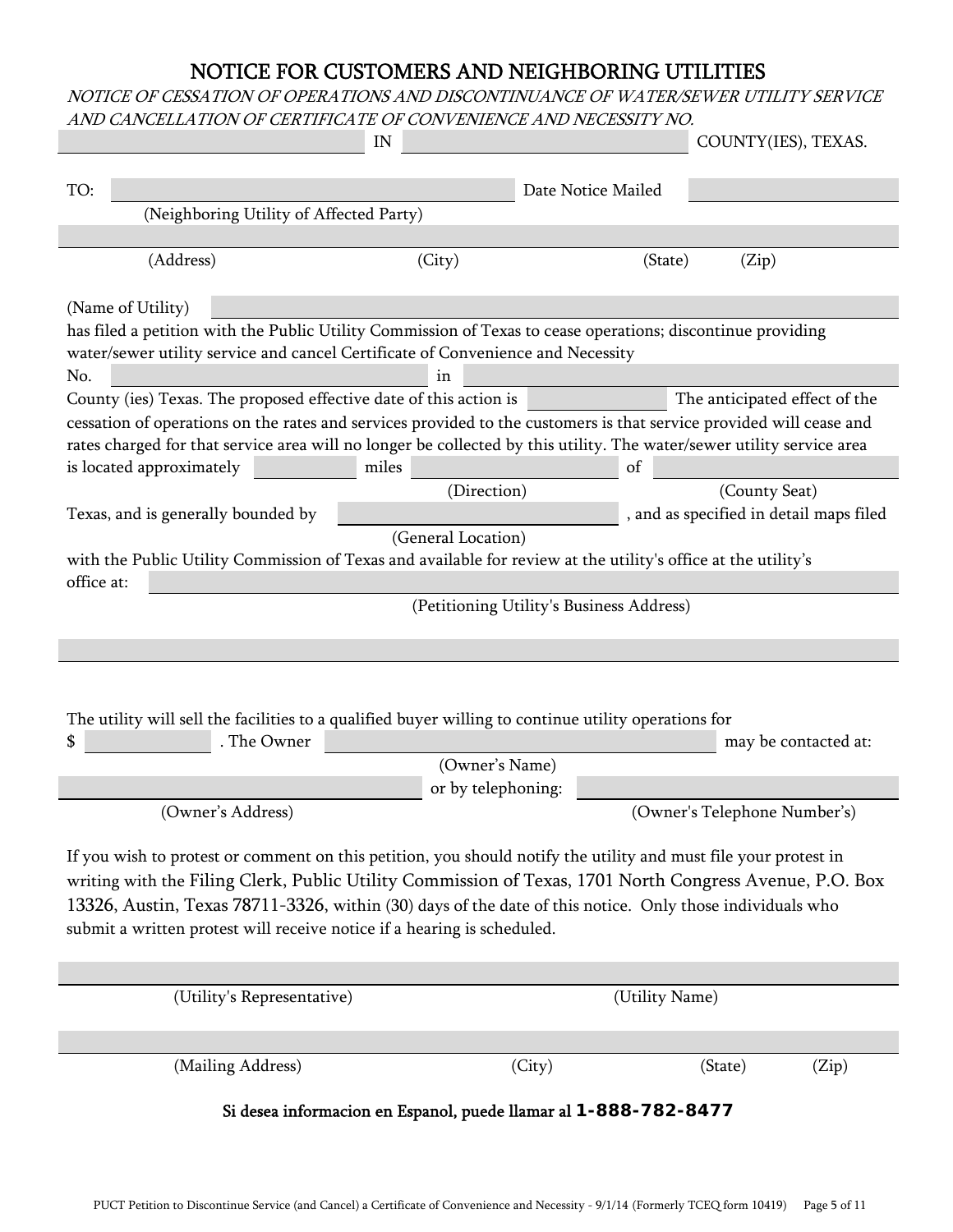# AND/OR CANCEL CERTIFICATE OF CONVENIENCE AND NECESSITY (CCN) PETITION TO DISCONTINUE WATER/SEWER SERVICE

| Applicant<br>1.                                                                                                                                                            |                                |              |                    |  |
|----------------------------------------------------------------------------------------------------------------------------------------------------------------------------|--------------------------------|--------------|--------------------|--|
| (Individual, Corporation or Other Legal Entity)<br>Utility Name: If different from above):                                                                                 |                                |              |                    |  |
|                                                                                                                                                                            |                                |              |                    |  |
|                                                                                                                                                                            |                                |              |                    |  |
| (Address)<br>Applicant is $a(n)$ : (Please check one)<br>2.                                                                                                                | (City, State, Zip-Code)        |              | (Area Code/Number) |  |
| Investor owned utility                                                                                                                                                     |                                | Partnership  |                    |  |
| Individual                                                                                                                                                                 |                                | Municipality |                    |  |
| Home or Property Owners Association                                                                                                                                        |                                | District     |                    |  |
| For-profit corporation                                                                                                                                                     |                                |              |                    |  |
| Non-profit, member-owned, member-controlled cooperative corporation                                                                                                        |                                |              |                    |  |
| (Water Code Chapter 67, Water Supply or Sewer Service Corporation)                                                                                                         |                                |              |                    |  |
| Other Please Explain:                                                                                                                                                      |                                |              |                    |  |
|                                                                                                                                                                            |                                |              |                    |  |
|                                                                                                                                                                            |                                |              |                    |  |
| The purpose of this application is to<br>cancel a Certificate of Convenience and Necessity (CCN)<br>3.<br>and to discontinue<br>Water or<br>Sewer Service to the<br>No.(s) |                                |              |                    |  |
|                                                                                                                                                                            |                                |              |                    |  |
| with a proposed discontinuance date of                                                                                                                                     | (Name of Subdivisions or Area) |              | (Date)             |  |
| 4. Applicant is providing utility service in the following county(ies):                                                                                                    |                                |              |                    |  |
|                                                                                                                                                                            |                                |              |                    |  |
| Is any portion of service area inside any incorporated city or district?<br>Yes<br>No<br>5.                                                                                |                                |              |                    |  |
| How far is this service are from the corporate city limits of the nearest incorporated city or district?<br>6.<br><b>Miles</b>                                             |                                |              |                    |  |
| (Name of City or District)                                                                                                                                                 |                                |              |                    |  |
| (Direction)<br>From:                                                                                                                                                       |                                |              |                    |  |
| If the applicant is operating other retail public water or sewer systems not included in this petition,<br>7.<br>please provide the following information:                 |                                |              |                    |  |
| Name of Water or Sewer System                                                                                                                                              | <b>CCN Number</b>              |              | Location           |  |
|                                                                                                                                                                            |                                |              |                    |  |
|                                                                                                                                                                            |                                |              |                    |  |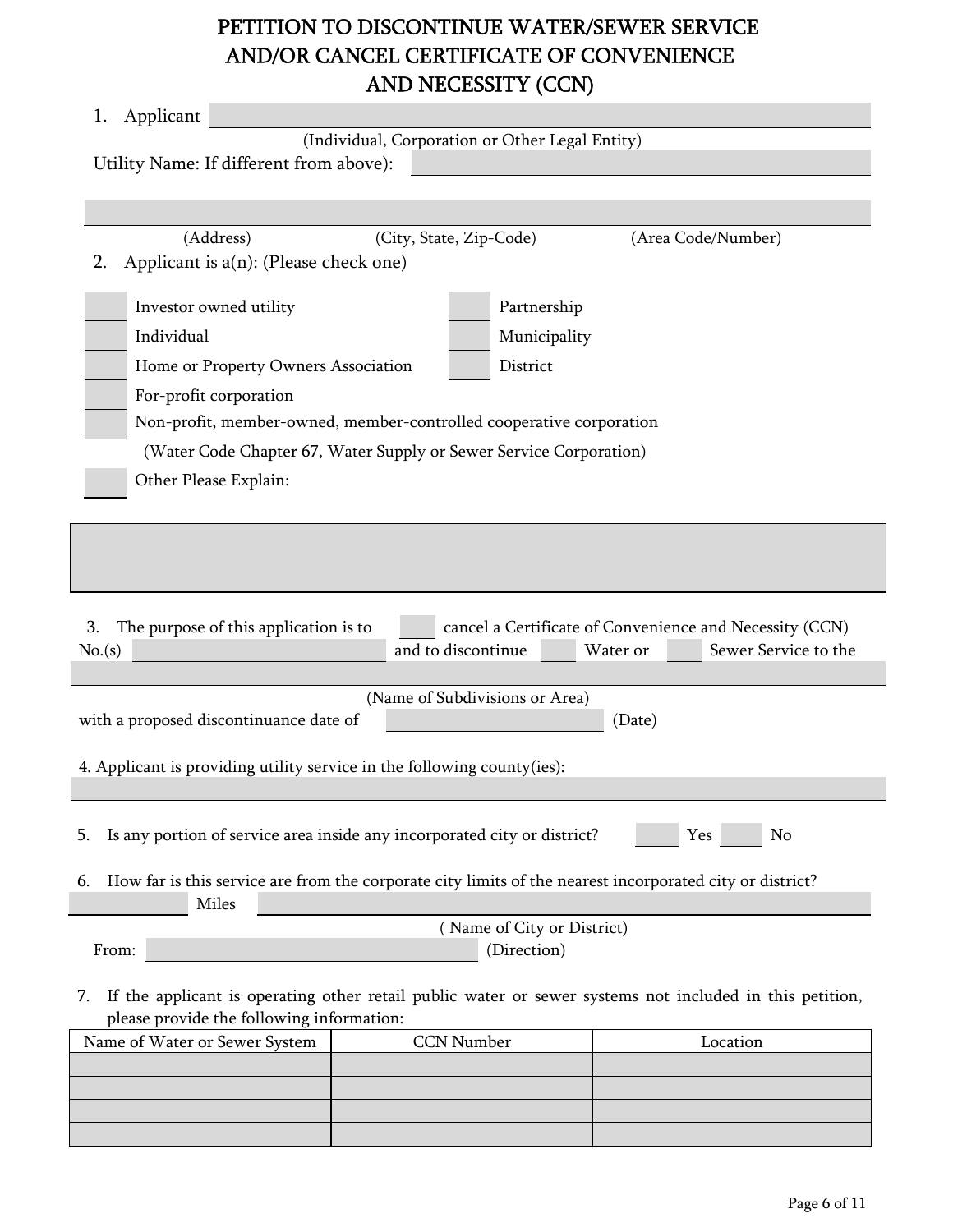|  | 8. Please complete the applicable section of this question. Only one section will apply to your utility. |
|--|----------------------------------------------------------------------------------------------------------|
|  |                                                                                                          |

| А.                   | <i><b>INDIVIDUAL</b></i>   |                                                                    |  |
|----------------------|----------------------------|--------------------------------------------------------------------|--|
| Name                 |                            |                                                                    |  |
|                      | Address (City/ST/ZIP/Code) |                                                                    |  |
| Phone Number and Fax |                            |                                                                    |  |
|                      |                            | Tay Identification Number (Social Security Number for Individuals) |  |

Tax Identification Number (Social Security Number for Individuals):

## B. PARTNERSHIP, CORPORATION, ARTICLE 1434A WATER SUPPLY OR SEWER SERVICE CORPORATION, HOMEOWNERS OR PROPERTY OWNERS ASSOCIATION, DISTRICT OR MUNICIPALITY

List the name, positions held, and address of each partner or officer.

| Name                                         | Address                                                                                                            | City                      | <b>State</b><br>Zip Code  |  |
|----------------------------------------------|--------------------------------------------------------------------------------------------------------------------|---------------------------|---------------------------|--|
|                                              | (Position and/or % of Ownership)                                                                                   |                           | (Area Code-Telephone No.) |  |
| Name                                         | Address                                                                                                            | City                      | Zip Code<br><b>State</b>  |  |
|                                              | (Position and/or % of Ownership)                                                                                   |                           | (Area Code-Telephone No.) |  |
| Name                                         | Address                                                                                                            | City                      | Zip Code<br><b>State</b>  |  |
|                                              | (Position and/or % of Ownership)                                                                                   | (Area Code-Telephone No.) |                           |  |
| Name                                         | Address                                                                                                            | City                      | State<br>Zip Code         |  |
|                                              | (Position and/or % of Ownership)                                                                                   |                           | (Area Code-Telephone No.) |  |
| Status" from the State Comptroller's Office. | If the applicant is a for-profit corporation, please provide a copy of the corporation's "Certification of Account |                           |                           |  |
|                                              | 9. List the name, address, and telephone number of the person to be contacted regarding this application and       |                           |                           |  |
|                                              | indicate if this person is the Owner, Operator, Engineer, Attorney, or other title.                                |                           |                           |  |
|                                              | Name                                                                                                               |                           | (Title)                   |  |
|                                              |                                                                                                                    |                           |                           |  |
| Address                                      | City<br><b>State</b>                                                                                               | Zip Code                  | (Area Code-Telephone no.) |  |

10. If applicant has retained an attorney, engineer or other consultant for purposes of preparing this application, please provide: (If none has been retained, please mark "N/A.")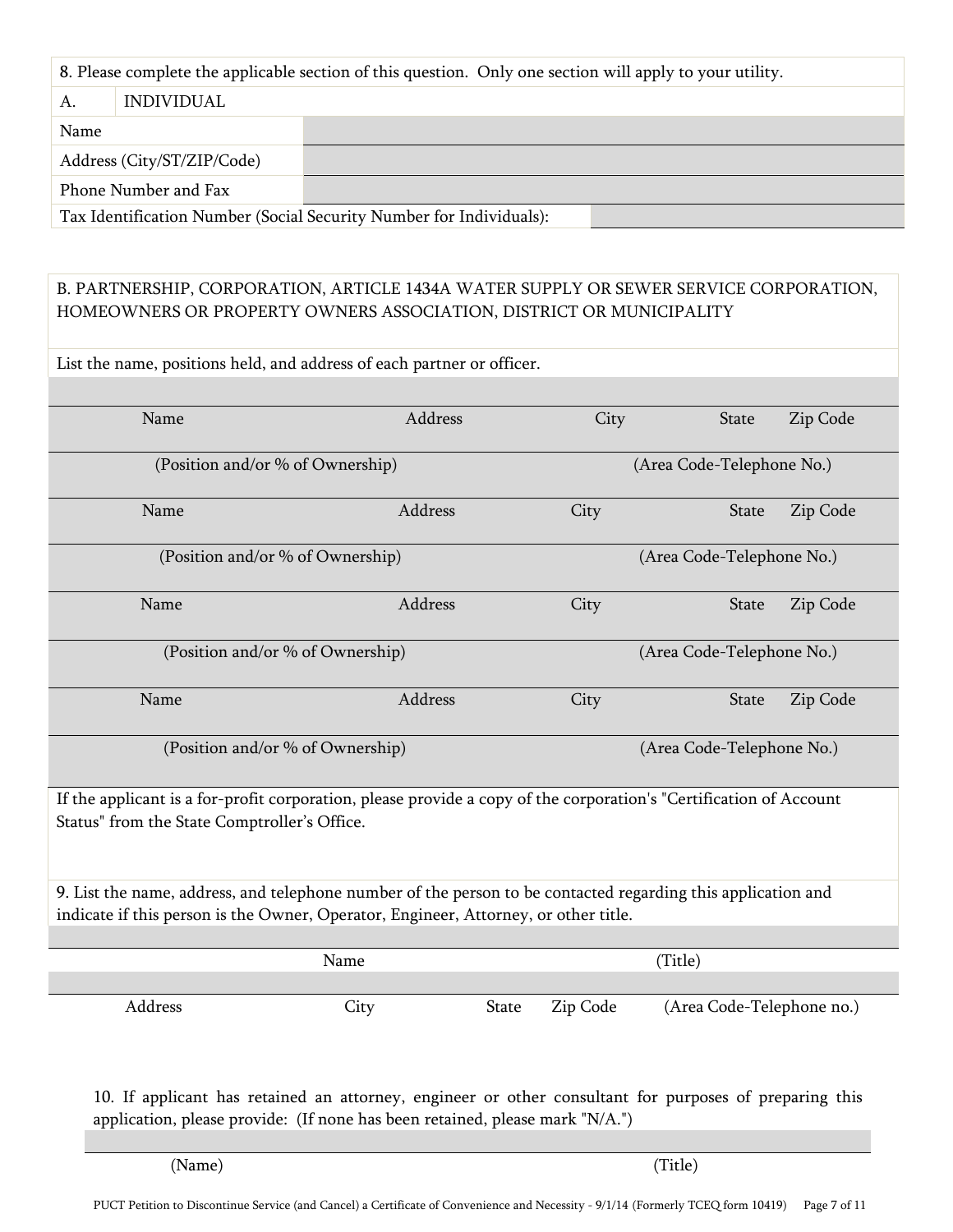| Address | $\mathbf{J}$ | $\sim$<br>State<br>Zip Code | Area Code-Telephone No. |
|---------|--------------|-----------------------------|-------------------------|

11. Please explain in detail why the applicant is requesting to discontinue service. Please attach any documents required to support this explanation.

12. Please explain in writing the efforts that have been made to ensure that the current customers will continue to receive continuous and adequate service if the utility is approved to cease operations.

| 13. |                                                                               | When did service begin?                       |                                                                                           |  |  |                           |  |
|-----|-------------------------------------------------------------------------------|-----------------------------------------------|-------------------------------------------------------------------------------------------|--|--|---------------------------|--|
|     | A. Is the applicant the original owner of this<br><b>Yes</b><br>No<br>system? |                                               |                                                                                           |  |  |                           |  |
|     |                                                                               |                                               | If the answer is" No," please answer the following questions to the best of your ability. |  |  |                           |  |
|     | 1.                                                                            |                                               | When was the system acquired?                                                             |  |  |                           |  |
|     | 2.                                                                            | What was the purchase price?                  |                                                                                           |  |  |                           |  |
|     | 3.                                                                            |                                               | Who was the immediate preceding owner?                                                    |  |  |                           |  |
|     |                                                                               |                                               |                                                                                           |  |  |                           |  |
|     |                                                                               | (Name)                                        |                                                                                           |  |  | (Address)                 |  |
|     |                                                                               |                                               |                                                                                           |  |  |                           |  |
|     |                                                                               | (City, State, Zip Code)                       |                                                                                           |  |  | (Area Code-Telephone No.) |  |
|     |                                                                               |                                               | B. If the system is for sale, the applicant's current asking price for the system is \$   |  |  |                           |  |
|     |                                                                               | Please explain how this price was determined: |                                                                                           |  |  |                           |  |
|     |                                                                               |                                               |                                                                                           |  |  |                           |  |
|     |                                                                               |                                               |                                                                                           |  |  |                           |  |
|     |                                                                               |                                               |                                                                                           |  |  |                           |  |
|     |                                                                               |                                               |                                                                                           |  |  |                           |  |

- C. If the applicant is **not** the owner of the system, please provide the following information. If the applicant is the owner, go to question D. below.
	- 1. Name, mailing address and phone number of owner.
	- 2. Attach a copy of the agreement with the owner allowing applicant to operate the system.
- D. List the dates that Applicant's rates have changed since September 1, 1976. (Not applicable to Cities and Political Subdivisions)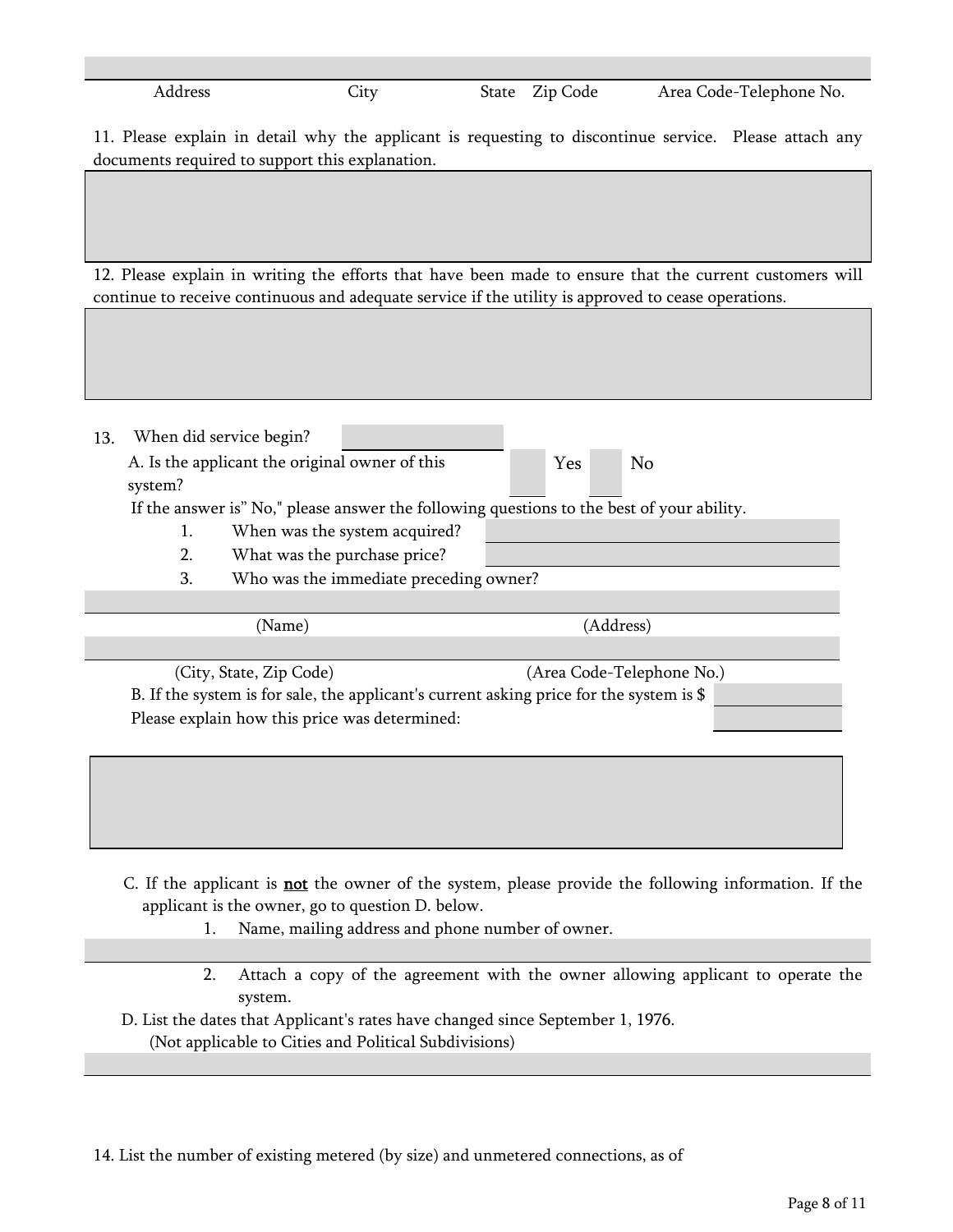(date application was prepared)

|                          | <b>TCEQ Water System</b> |        |                    | <b>TCEQ Sewer System</b> |
|--------------------------|--------------------------|--------|--------------------|--------------------------|
| Connection               | Existing                 |        | Connection         | Existing                 |
| $5/8$ " or $3/4$ " meter |                          |        | Residential        |                          |
| 1" meter or larger       |                          |        | Commercial         |                          |
| Non-Metered              |                          |        | Industrial         |                          |
| Other:                   |                          | Other: |                    |                          |
| <b>Total Water</b>       |                          |        | <b>Total Sewer</b> |                          |

15. Do you currently purchase water or sewer treatment capacity from another source?

- A. *No(skip the rest of this question and go to #16)*
- B. Water Yes Purchased on a seasonal regular emergency basis?

| <b>Water Source</b> | % of total supply |
|---------------------|-------------------|
|                     |                   |
|                     |                   |
|                     |                   |

| Sewer treatment capacity |          | Y es:   |                  |
|--------------------------|----------|---------|------------------|
| Purchased on a           | seasonal | regular | emergency basis? |

| <b>Sewer Source</b> | % of total supply |  |  |  |  |  |
|---------------------|-------------------|--|--|--|--|--|
|                     |                   |  |  |  |  |  |
|                     |                   |  |  |  |  |  |
|                     |                   |  |  |  |  |  |

- D. Provide a signed and dated copy of the most current water and/or sewer treatment capacity purchase agreement or contract.
- 16. Please provide the following information for **each** water and/or sewer system:
	- A. Water system's TCEQ Public Water System identification number(s):



B. Sewer system's TCEQ Discharge Permit number(s) (for each system)

| w<br>$\overline{\phantom{0}}$ |  | v, |  |  |  |  | $-$ |  |  |  |
|-------------------------------|--|----|--|--|--|--|-----|--|--|--|
|-------------------------------|--|----|--|--|--|--|-----|--|--|--|

- 1. Date of last TCEQ inspection(
- 2. Attach a copy of the most recent inspection report letter(s).
- 3. For each water and/or sewer system deficiency listed in the inspection report letter(s), attach a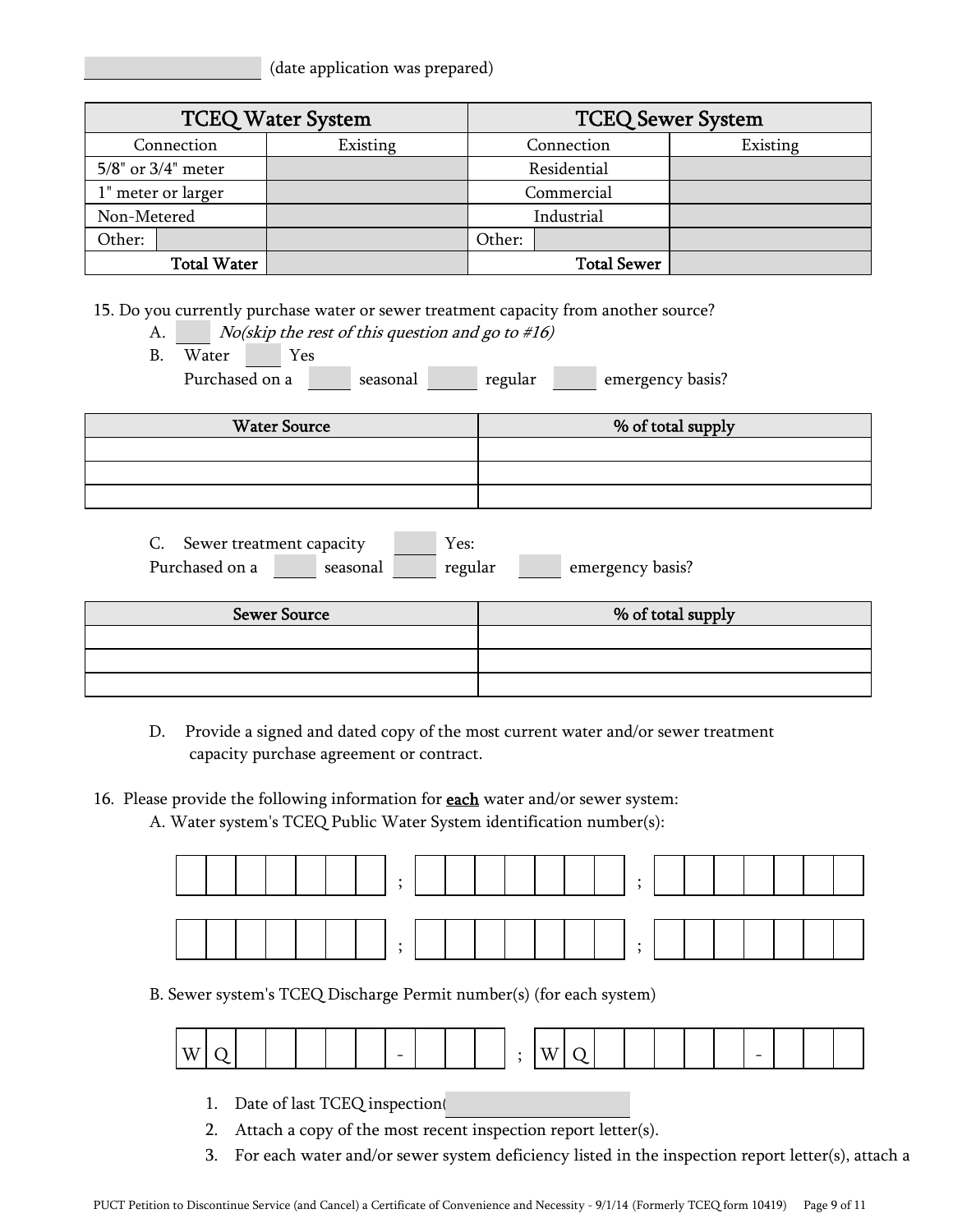copy of the response to the TCEQ regarding any deficiencies noted in the letters and a brief explanation listing the actions taken or being taken by the utility to correct any outstanding deficiencies listed in the letter(s), including the proposed completion dates.

17. Please provide the name, class and license number of the applicant's certified operator.

| Name | Classes | <b>License Number</b> |  |  |  |
|------|---------|-----------------------|--|--|--|
|      |         |                       |  |  |  |
|      |         |                       |  |  |  |
|      |         |                       |  |  |  |

18. List all neighboring utility service providers providing the same type of service and any cities within two miles of Applicant's proposed certificate area.

AFTER THE APPLICANT'S PROPOSED NOTICES ARE APPROVED, THE APPLICANT MUST NOTIFY EACH OF THE ENTITIES LISTED ABOVE AND CUSTOMERS USING THE NOTICE FORM INCLUDED IN THIS APPLICATION. THE APPLICANT MUST THEN PROVIDE A SWORN STATEMENT THAT NOTICE WAS GIVEN TO THE PUBLIC UTILITY COMMISSION OF TEXAS. PUBLISHED NOTICE MAY ALSO BE REQUIRED. IT IS THE APPLICANT'S BURDEN TO PROVIDE COMPLETE AND ACCURATE NOTICE OF THE APPLICATION.

19. Attach the following maps with each copy of the application: (All maps should include Applicant's name, address, telephone number and date of drawing or revision).

Map delineating the current service area(s). If there is no current CCN, a map showing where the Applicant is providing water and/or sewer service. If this application is to cancel a CCN and discontinue service, attach a copy of the CCN map identifying the CCN area(s) to be canceled with the area highlighted so that it can be easily identified.

20. Please attach a tariff or other documentation which outlines all of the utility's current rates and service rules.

ALL APPLICABLE QUESTIONS MUST BE ANSWERED FULLY.

## THE APPLICATION WILL NOT BE ACCEPTED FOR FILING WITHOUT MAPS, ALL REQUIRED ATTACHMENTS AND COMPLETED NOTICES.

PLEASE NOTE THAT THE FILING OF THIS APPLICATION DOES NOT CONSTITUTE AUTHORITY TO CEASE OR TERMINATE THE OPERATION OF THE WATER/SEWER SYSTEM.